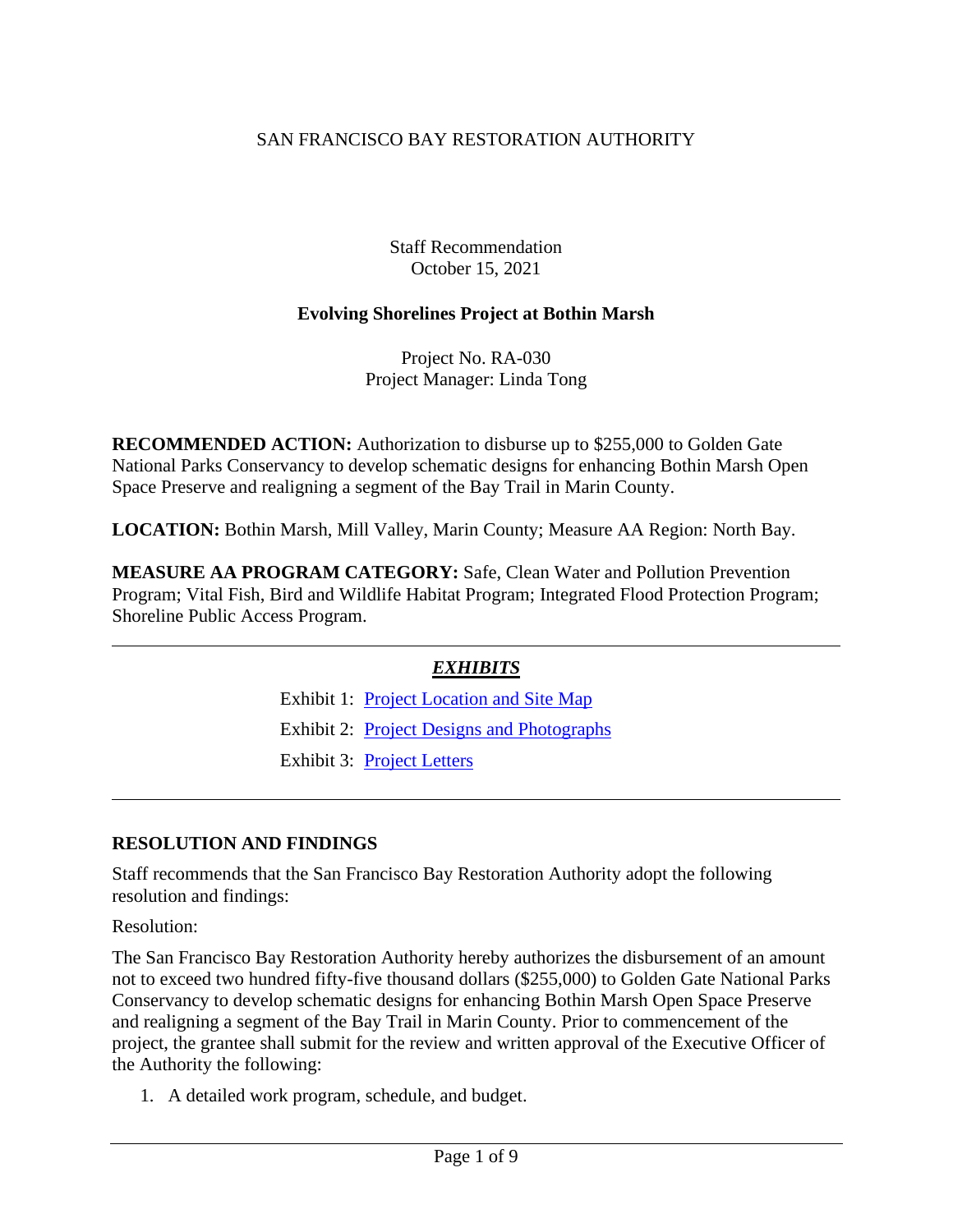- 2. Names and qualifications of any contractors to be employed in carrying out the project.
- 3. A plan for acknowledgement of Authority funding.

#### Findings:

Based on the accompanying staff recommendation and attached exhibits, the San Francisco Bay Restoration Authority hereby finds that:

- 1. The proposed authorization is consistent with The San Francisco Bay Restoration Authority Act, Gov. Code Sections 66700-66706.
- 2. The proposed authorization is consistent with The San Francisco Bay Clean Water, Pollution Prevention and Habitat Restoration Measure (Measure AA).

# **STAFF RECOMMENDATION**

#### **PROJECT SUMMARY:**

Staff recommends that the Authority authorize a grant of up to two hundred fifty-five thousand dollars (\$255,000) to Golden Gate National Parks Conservancy for the Evolving Shorelines Project at Bothin Marsh ("the project") in Marin County (Exhibit 1). This project will develop a conceptual design into schematic design (35% level of design) to protect, restore, and enhance the Bothin Marsh Open Space Preserve and elevate and realign a one-mile segment of the Bay Trail out of its existing flood prone location. The Golden Gate National Parks Conservancy and Marin County Parks are co-managing this effort to adapt the tidal marsh complex to sea level rise and ensure continued public access to the shoreline through nature-based strategies.

The Bothin Marsh Open Space Preserve (the Preserve) is Marin County Parks' most visited park unit and the most vulnerable to sea level rise. The Bay Trail segment that runs through the Preserve will be increasingly compromised by tidal flooding. The Preserve's 67 acres of tidal wetlands are particularly vulnerable to sea level rise due to the relatively low ambient suspended sediment concentrations in this part of Richardson Bay. This limits the wetlands' ability to grow vertically to keep up with sea level rise by capturing sediment. Although the Bothin Marsh complex is relatively small compared to other marsh complexes in the San Francisco Bay, it is the largest remaining tidal marsh habitat in Richardson Bay, supports higher than average biodiversity, and provides critical habitat for wildlife in the region, such as the federally and State endangered Ridgway's rail, and Point Reyes bird's-beak, a rare native plant.

The current Bay Trail alignment was constructed on a former railroad levee that substantially alters the hydrologic connectivity between Richardson Bay and South Bothin Marsh, which affects marsh ecological function and habitat quality. Tidal flow into South Bothin Marsh is restricted to a small inlet, which has reduced tidal sediment transport. This has resulted in a sediment-depleted marsh, particularly at higher elevations, accelerating the impacts of rising water on the ecosystem. Additionally, the current Bay Trail fragments the connection between North Bothin Marsh and South Bothin Marsh and is a barrier for wildlife movement between the marshes. Maintaining the Preserve's ecological health and public access amenities, including protecting tidal wetlands to provide the multiple benefits of habitat, water filtration, and flood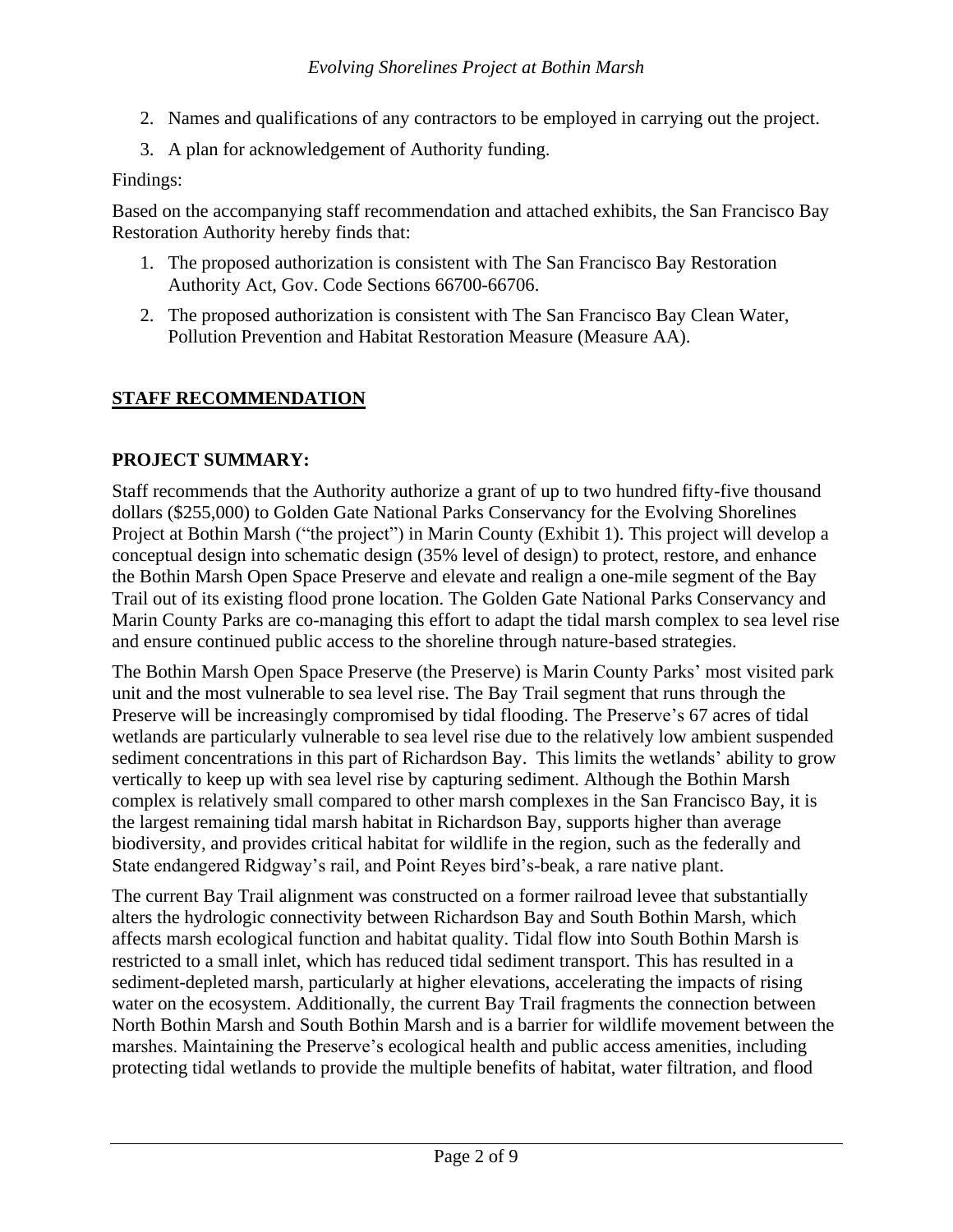protection, requires the comprehensive approach for adaptation to existing and projected sea level rise described below.

Since 2017 the Parks Conservancy and Marin County Parks have partnered to commission scientific studies of the project site, coordinate a multi-agency working group, engage the community to develop a shared vision for the Preserve, initiate conceptual design with a consultant team led by Wallace Roberts & Todd LLC (WRT) and Environmental Science Associates (ESA), and assemble a scientific and technical advisory committee of leading wetland scientists and sea level rise experts. The project has just completed conceptual design, funded through a partnership between the Marin Community Foundation (MCF) and the California State Coastal Conservancy (SCC). Several projects funded through the MCF/SCC partnership have gone on to receive the San Francisco Bay Restoration Authority's Measure AA grants. In the upcoming phase of the project, the Parks Conservancy and Marin County Parks (MCP) aim to continue community engagement and to refine the preferred concept into a Schematic Design. The preferred concept would provide more ecological function than other alternatives by realigning the existing segment of Bay Trail and allowing the marsh to be reconnected to the bay.

The project includes various potential improvements, including the following plans (Exhibit 2):

- Elevating and realigning a segment of the Bay Trail along South Bothin Marsh and elevating a segment of the Bay Trail along North Bothin Marsh, to accommodate over three feet of sea level rise and a 100-year storm surge.
- Constructing ecotone slopes along trail embankments through thin-lift sediment placement to create high marsh habitat, with the potential to be engineered as a flood protection levee.
- Establishing fluvial connectivity between Coyote Creek and South Bothin Marsh by either realigning Coyote Creek through the marsh or with the creation of new channels.
- Enhancing tidal action and connectivity between Richardson Bay, South Bothin Marsh, and North Bothin Marsh with restored tidal prism and drainage function and process with the expansion of tidal channels.
- Creating high marsh habitat through constructed marsh mounds from tidal channel excavation spoils.
- Protecting against marsh erosion with construction of up to four acres of beach habitat.
- Enhancing subtidal mudflat habitat with sediment augmentation and tidal creek channel creation.
- Exploring opportunities to beneficially re-use dredged material through collaboration and partnerships with Marin County Flood Control and nearby marina managers.

The project also strives to include scientific research on tidal marsh adaptation approaches. Building the studies into the project design and identification of baseline data will be a key component of the Schematic Design Phase. The scientific and technical advisory committee has identified several opportunities for research, including design, constructability, and performance of features such as coarse beach creation, thin-lift sediment placement, and ecotone slopes.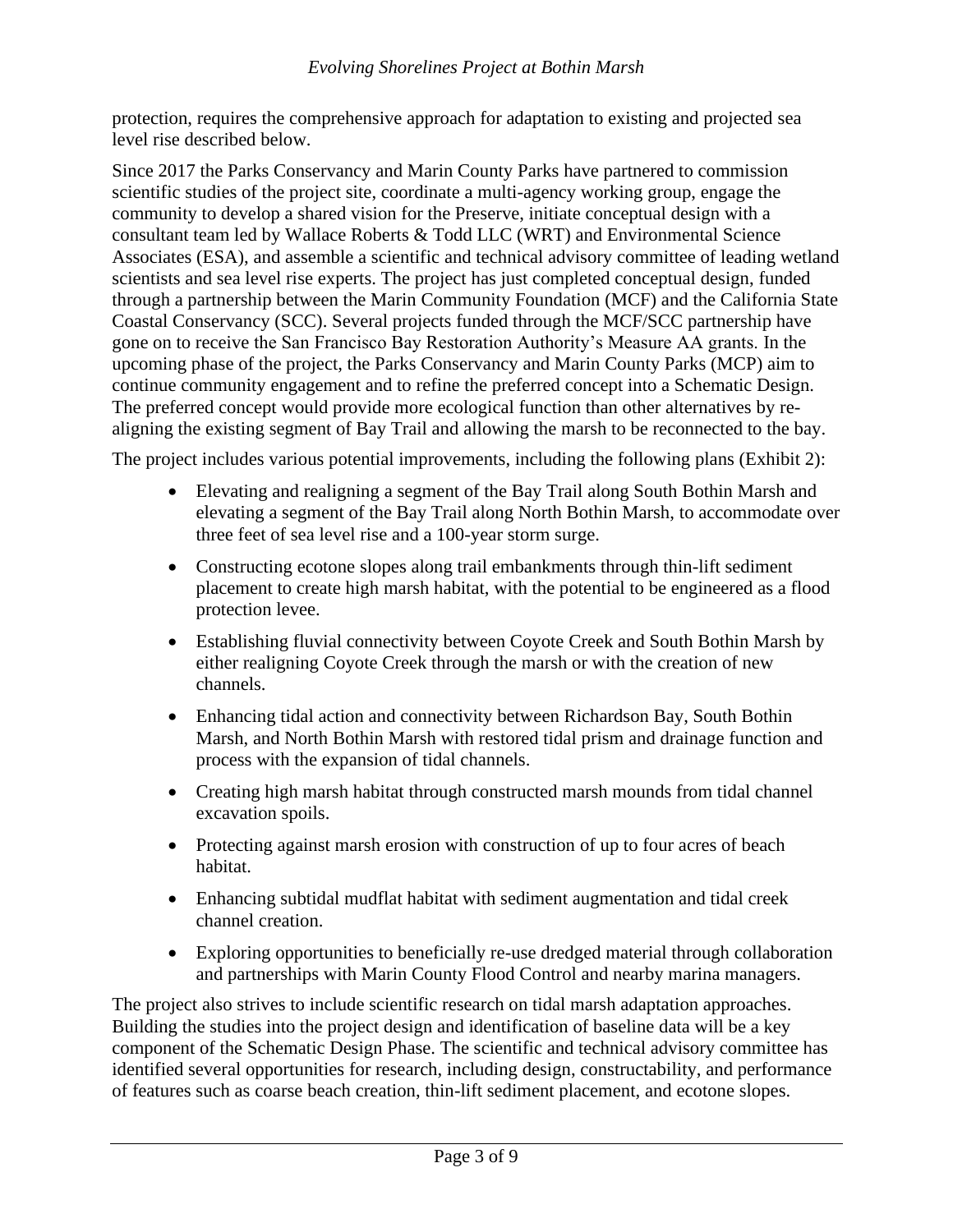The Parks Conservancy has comprehensive experience restoring shoreline habitat and public recreation sites of similar scale to the Preserve, including its work in partnership with the National Park Service at Crissy Field and Muir Beach. Similar to Bothin Marsh, the Redwood Creek restoration at Muir Beach included restoration of floodplain habitat, process, and function; reconnection of hydrological systems with construction of new creek channels and alignments; and development of a new visitor circulation system including several large bridges.

In spring of 2018, MCP and the Parks Conservancy hosted a multi-day Stakeholder Advisory Committee workshop with individuals representing dozens of local agencies and organizations. This workshop was critical to developing common understanding of sea level rise issues facing the Preserve and local community, scoping the project, and developing a broad-based community engagement strategy. Since the fall of 2018, the project team has directly engaged with over 900 community members at events such as kayak tours of the Preserve, a historical ecology lecture and map exhibit, a biking event, volunteer days, a youth scavenger hunt, local farmers markets and community events, a 4-month long StoryWalk exhibit installed on the Bay Trail, and a 3 hour Community Happy Hour with 200 attendees. During the Conceptual Design Phase in 2020, the project team had to scale back in-person community engagement efforts due to COVID-19. The project team presented initial design elements to the community through a Virtual Happy Hour, gave public presentations to the Mill Valley Safe Routes to School Task Force, the Marin County Open Space Commission, and the Marin Conservation League, and gave staff presentations to the City of Mill Valley and the Marin County BayWAVE Steering Committee. Three Adaptation Concepts were presented to community members via Zoom and a feedback survey regarding the concepts solicited community feedback through Fall 2020. The communitybased planning strategy is based on fostering local partnerships including the Marin County Bicycle Coalition, the Mill Valley Library & Recreation Departments, the Mill Valley Historical Society, ABAG/Bay Trail, National Park Service, the Richardson Bay Audubon Center and Sanctuary, Marin Community Clinic, Marin City Library and several local businesses and environmental leaders (Exhibit 3). In addition to special programs and events developed with these partnerships, project messaging has been incorporated into regular outreach programs through One Tam and MCP including volunteer events.

The Preserve will likely lose all its high marsh if no actions are taken to improve sediment transport and deposition and to reduce shoreline erosion within the next ten years. The baylands at the Preserve are bordered by highly developed urban areas rather than transition zone or upland habitats where Bothin Marsh could migrate to higher elevations with sea level rise. As such, the tidal wetlands will likely convert to mudflats or subtidal habitat with sea level rise if no action is taken. The project aims to engage with the local community to establish increased awareness of anticipated impacts of sea level rise on habitats and infrastructure and potential adaptation measures. By facilitating early planning efforts and providing an example of coordinated multi-jurisdiction and multi-benefit sea level rise planning, the project strives to catalyze the development of informed nature-based sea level rise adaptation policies and strategies in neighboring communities. Maintaining Bothin Marsh in the near-term will preserve more options as actual sea levels become more certain. A key question that the Schematic Design Phase seeks to address is the fluvial and tidal sediment deposition capacity, which will help quantify the sediment accretion potential through restoration of natural processes to assist the marsh in keeping pace with sea level rise.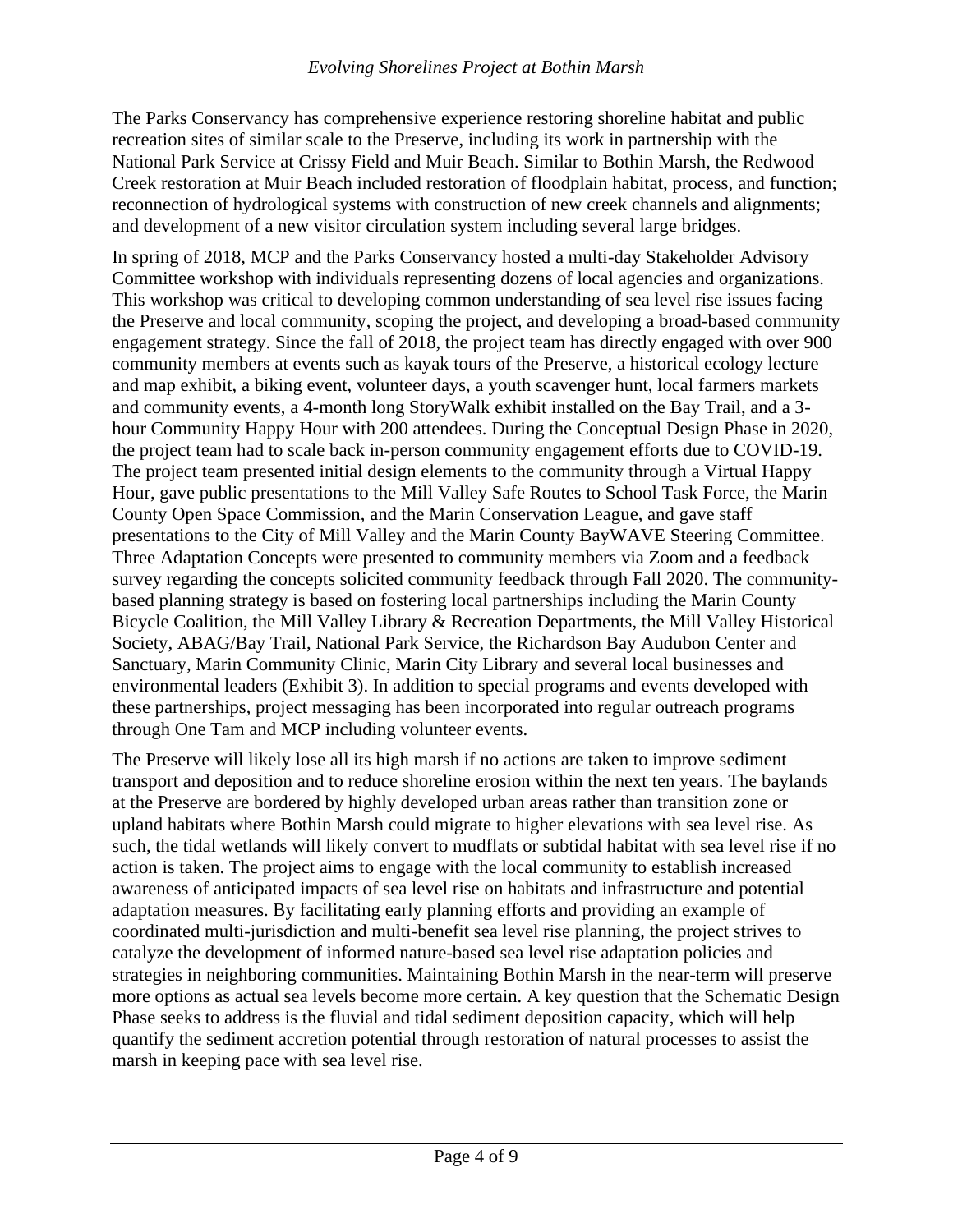### **Site Description:**

The 106-acre Preserve, which is owned by the Marin County Open Space District and managed by Marin County Parks, is located along the biologically rich shoreline of upper Richardson Bay near the unincorporated community of Tamalpais Valley and the City of Mill Valley in Marin County. The Preserve is also adjacent to several parks and public facilities including schools, public transit, a sewage treatment plant, arterial roads, and utilities infrastructure. The Preserve's trails provide shoreline public access, connect local neighborhoods to commercial hubs and community centers, and serve as part of multi-modal transportation network. The segment of Bay Trail that runs through the preserve connects Mill Valley to Marin City and Sausalito. Heavily traveled Shoreline Highway and Miller Avenue border the Preserve on the west and are also prone to flooding in high tide and storm events.

Bothin Marsh's 67 acres of tidal wetlands range from subtidal mudflats to low marsh to high marsh with limited transition zone and upland habitats. Richardson Bay, which is part of the larger San Francisco Bay, is located on the Pacific Flyway, a major flyway for migratory birds through North and South America. During the winter months, it supports thousands of waterbirds, shorebirds, and waterfowl. Many acres of mudflats are exposed at low tide, providing important feeding areas for shorebirds and habitat for small crustaceans. Approximately 55 fish species inhabit Richardson Bay. Bothin Marsh was historically formed by the accumulation of sediments deposited from Arroyo Corte Madera del Presidio and Coyote Creek. The watersheds of these two streams account for 78% of the total catchment for upper Richardson Bay. The watersheds are home to about 25,000 people and over 32% of the land area has been developed as urban spaces.

# **PROJECT FINANCING**

| <b>San Francisco Bay Restoration Authority</b> | \$255,000 |
|------------------------------------------------|-----------|
| Philanthropic Funds                            | \$140,000 |
| Marin County Measure A                         | \$75,000  |
| <b>Project Total</b>                           | \$470,000 |

### **CONSISTENCY WITH AUTHORITY'S ENABLING LEGISLATION, THE SAN FRANCISCO BAY RESTORATION AUTHORITY ACT:**

The project is consistent with Government Code Section 66704.5 of the Authority's Enabling Legislation, and therefore is eligible for grant funding from the Authority. Golden Gate National Parks Conservancy is a nonprofit, which is an eligible grantee under Section 66704.5(a). The project will occur along the shoreline of Richardson Bay in Marin County, which is within the Authority's jurisdiction. The project is a voluntary habitat restoration planning project that would restore, protect, and enhance tidal wetlands on the San Francisco Bay shoreline, which is an eligible project under Section  $66704.5(b)(1)$ . It would also plan to enhance flood management features and improve public access and recreational amenities at Bothin Marsh Open Space Preserve, making it an eligible project as defined in Section 66704.5(b)(2) and (3). Funding this planning project is consistent with Section 66704.5(e), which allows the Authority to award grants for all phases of planning of eligible projects.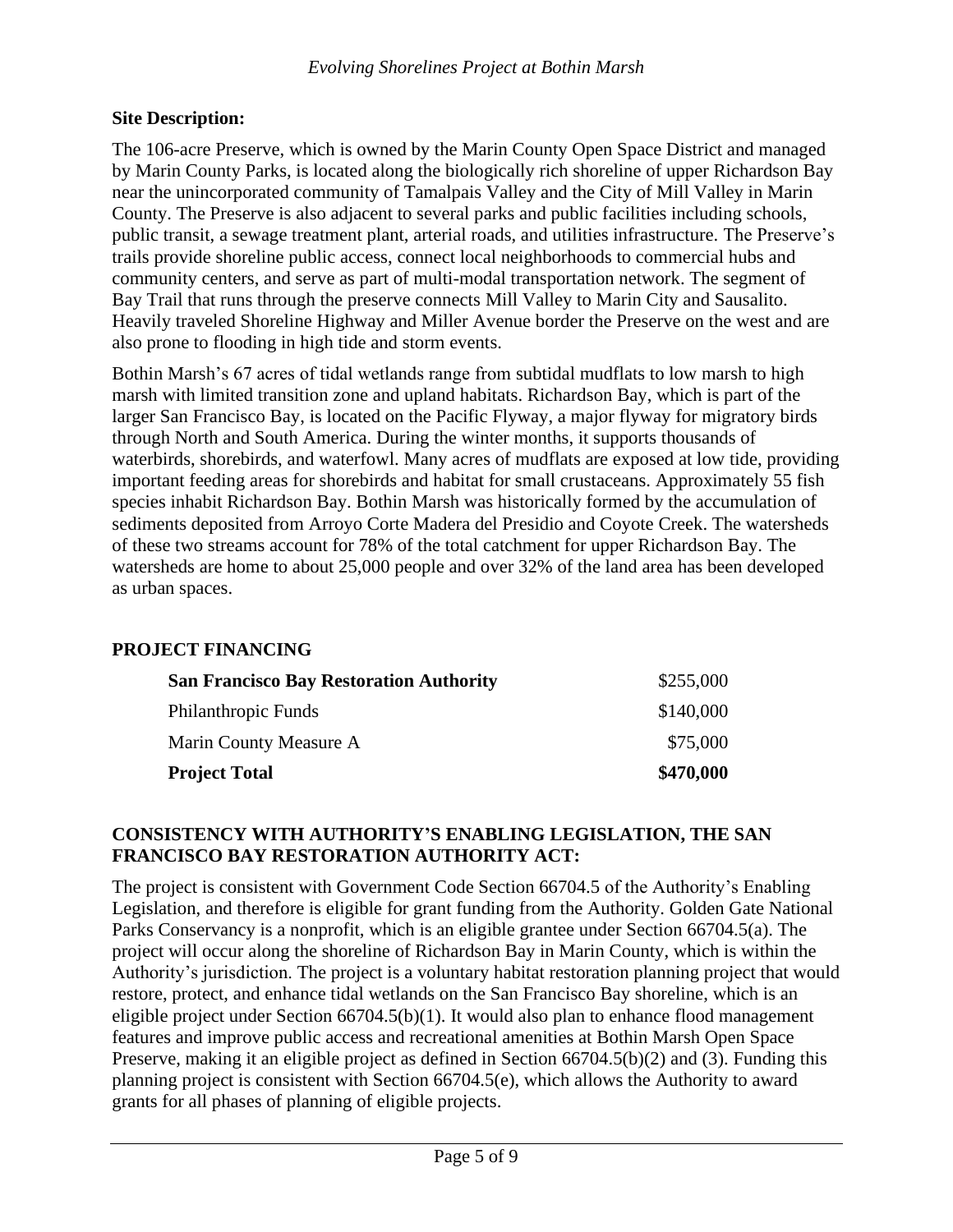# **CONSISTENCY WITH MEASURE AA PROGRAMS AND ACTIVITIES:**

The project is consistent with the programs and activities of Measure AA, as outlined below:

The project supports the *Safe, Clean Water and Pollution Prevention Program* by restoring and enhancing the Bothin Marsh Open Space Preserve's tidal wetlands to encourage continued natural water filtration and remove pollution from the Bay.

The project supports the *Vital Fish, Bird and Wildlife Habitat Program* by protecting, restoring, and enhancing the Preserve's low marsh, high marsh, transition zone, upland, and subtidal habitats which host the Bay's waterbirds, shorebirds, waterfowl, and fish species.

The project supports the *Integrated Flood Protection Program* by planning for ecotone slopes and trail embankments that could be raised in the future to provide flood protection for the surrounding community.

The project supports the *Shoreline Public Access Program* by elevating and realigning existing public shoreline trails, including the Mill Valley-Sausalito Multi-Use Pathway (segment of Bay Trail) and the Charles McGlashan Multi-Use Pathway.

# **CONSISTENCY WITH MEASURE AA PRIORITIZATION CRITERIA:**

- 1. **Greatest positive impact.** Restoring, enhancing, and protecting the Preserve's bayland habitat will increase the climate resiliency of its native wildlife and biological diversity. This includes habitat for special status species such as Ridgway's rail, California black rail, and Point Reyes bird's beak. In addition, the Bay Trail serves as an important recreational and commuting route, and the section at the Preserve sees the highest usage of any multi-use path in Marin County. It connects Sausalito and Marin City in the south to Tam Valley and Mill Valley in the north, and is a critical, non-motorized transportation corridor. The Bay Trail and the connecting McGlashan Pathway, also located at the Preserve, provide designated safe routes to school for residents of Marin City and Tamalpais Valley. The trails at the Preserve also provide a key linkage to other regional trail networks including the Bay Area Ridge Trail and the California Coastal Trail in the Marin Headlands. The project's eye towards nature-based strategies such as establishment of high marsh and ecotone levees can help absorb the impacts of storms and floods, and the flood risk to the assets surrounding the Preserve could be reduced.
- 2. **Greatest long-term impact.** With its particularly low elevation and existing sea level rise impacts, the Preserve serves as a preview of what sea level rise will look like elsewhere in the San Francisco Bay. Lessons learned from the project's nature-based design and implementation will be applicable to local and regional sea level rise planning and tidal marsh restoration efforts. This project ensures time to create a larger, long-term strategy and not lose existing habitat in the near term.
- 3. **Leveraging resources and partnerships.** The Golden Gate National Parks Conservancy and Marin County Parks are part of the One Tam partnership, which convenes inspired community members and jurisdictional agencies to support long-term stewardship of Mt.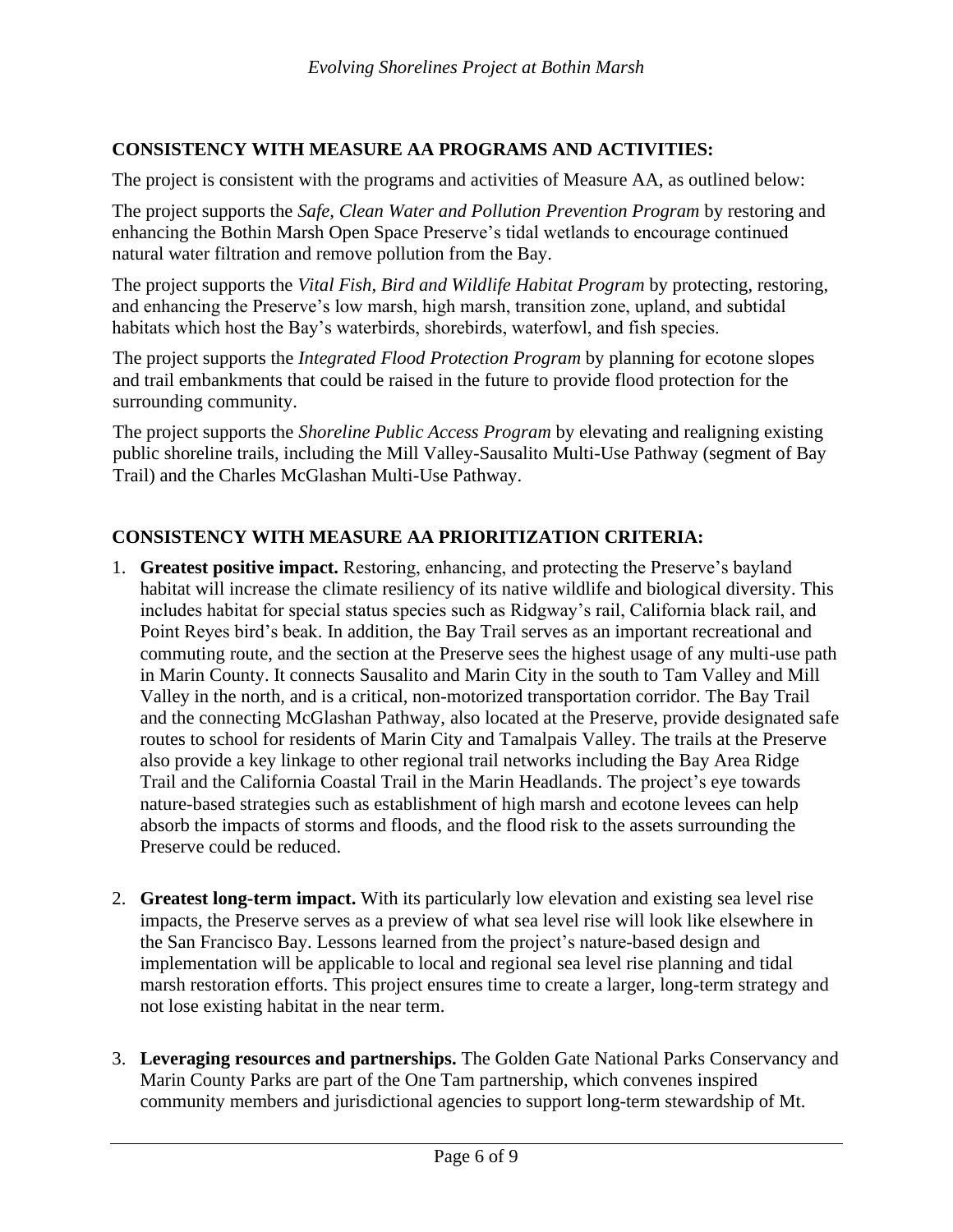#### *Evolving Shorelines Project at Bothin Marsh*

Tam. The One Tam partnership has leveraged the financial resources of partner agencies to complete a county-wide fine scale vegetation map, topographic map, and landscape database. The data and products derived from this joint effort have provided the basis for a detailed landscape level topographic survey, and for hydrologic and hydraulic modeling and analysis of adaption concepts and flooding scenarios for all Marin County sea level rise projects. The project is also leveraging the work of Marin County Department of Public Works through the SB1 Caltrans Adaptation Planning Grant for the "Highway 1 Corridor in Tam Valley Transportation Resiliency Planning" project. The focus of that project is on addressing flooding concerns at the Highway 1 and 101 corridor which overlaps the Bothin Marsh Project area. That project has modeled the flood conveyance capacity of alternatives for realigning Coyote Creek into Bothin Marsh, and this concept will be further analyzed in the Schematic Design Phase. SB1 is also funding additional sea level rise adaptation concept development for the segments of the Bay Trail and the Manzanita Park & Ride area adjacent to the project. These adaptation concepts will be integrated into a coordinated approach to sea level rise adaptation planning for this entire shoreline reach.

- 4. **Economically disadvantaged communities.** The economically disadvantaged community of Marin City is linked to the Preserve by the Bay Trail. The Parks Conservancy will aim to engage community members in the project by working with Marin County Parks on outreach and seeking ways to network and collaborate with local organizations.
- 5. **Benefits to economy.** The Parks Conservancy and Marin County Parks maintain ongoing partnerships with Conservation Corps North Bay, a nonprofit that hires diverse young men and women to gain skills and work in the conservation field. This project would be an ideal continuation of that collaboration and elements of the project implementation suitable for NBCC will be identified and planned for as early as possible in the project's design.
- 6. **Engage youth and young adults.** In addition to Conservation Corps North Bay, other established partnerships that educate, train, and involve youth in stewardship, conservation, and maintenance will be utilized for this project. Specifically, the Linking Individuals to their Natural Community (LINC) program has already spent three seasons with sessions focused on sea level rise and adaptation at Bothin Marsh. LINC is a summer internship program for high school students that emphasizes development of leadership skills and assisting in service projects with One Tam partners. At Bothin Marsh, over 60 LINC students have been involved in workshops to develop shared values and goals for Bothin Marsh, model and test design concepts for sea level rise adaptation, and most recently, students were asked to apply what they learned about sea level rise at Bothin Marsh to their own experience and create a Climate Change pledge and presentation. The project will continue to involve LINC students in this project and future phases. A four-month long installation of a StoryWalk exhibit in 2019 at Bothin Marsh was directly targeted at youth and their parents. This installation leveraged and is strengthening partnerships with Chronicle Books, Marin City Library, and the Mill Valley Library and School District to directly engage more youth and young adults in Bothin Marsh and raise awareness about wetland habitats and sea level rise impacts. The proximity of Bothin Marsh to libraries and several Mill Valley schools lends itself to continued collaboration and future opportunities for youth engagement.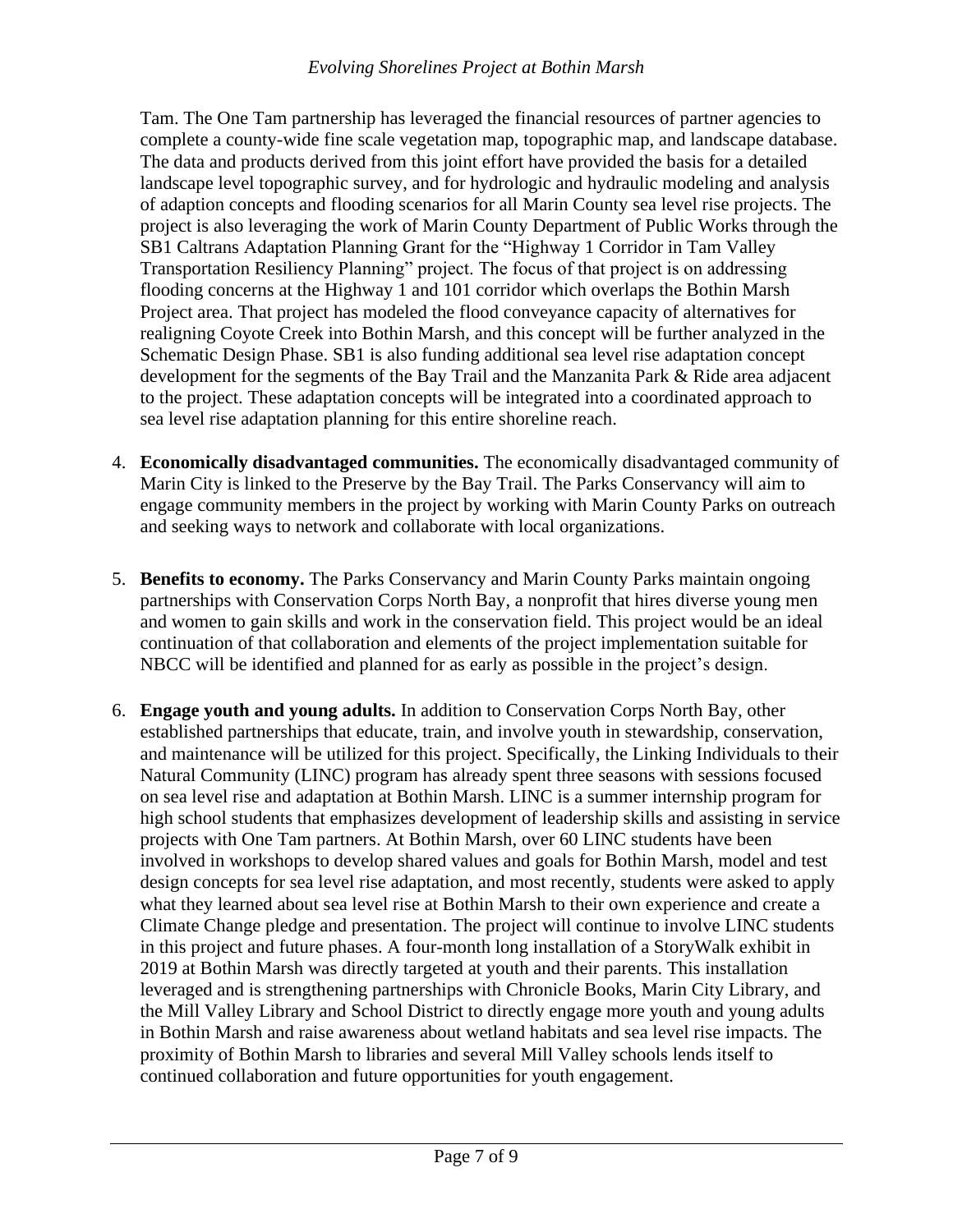- 7. **Monitoring, maintenance, and stewardship.** Marin County Parks will continue to remove non-native invasive plants in the Preserve in the years leading up to and following construction of the project. Marin County will also continue observation and monitoring of populations of Point Reyes bird's-beak, a rare plant present in the Preserve. The future implementation phase of the project would include stewardship through a robust citizen science program and ongoing maintenance that might include invasive plant removal, plant monitoring, seed collecting, and native planting.
- 8. **Coastal Conservancy's San Francisco Bay Area Conservancy Program.** The project meets the criteria of the San Francisco Bay Area Conservancy Program:
	- a. The project is consistent with several adopted regional and local plans. The project is consistent with the recommended actions in the Baylands Ecosystem Habitat Goals and 2015 Update, in that the goal is to design and restore a complete tidal wetland system at Bothin Marsh and it would test adaptation techniques that integrate flood control and habitat benefits in a highly visible setting. Similarly, by restoring and enhancing tidal wetlands and special status species habitat the project also meets several goals and objectives of the Comprehensive Conservation and Management Plan (CCMP) and the Recovery Plan for Tidal Marsh Ecosystems for Northern and Central California.
	- b. The project serves a regional constituency, as it is consistent with goals of the regional San Francisco Bay Trail Plan/Trail Design Guidelines, the Regional Bicycle Plan for the San Francisco Bay Area as well as the local Tamalpais Area Community Plan, the County Wide Plan, and the Mill Valley General Plan. The project would accomplish goals and specific upgrades to the Bay Trail recommended in the Marin County Unincorporated Area Bicycle and Pedestrian Master Plan.
	- c. The project can be implemented in a timely way, as the conceptual designs have been completed.
	- d. The project should be implemented quickly otherwise the habitat, ecosystem services, and public access benefits of that the Preserve provides to a regional constituency will be lost or severely impaired.
	- e. Prior phases of this project received funding from Marin County Measure A as well as the California State Coastal Conservancy and the Marin Community Foundation through the Advancing Nature-Based Adaptation Solutions grant program. This phase of the project will leverage additional Marin County Measure A funds and philanthropic funds through One Tam.
- 9. **San Francisco Bay Conservation and Development Commission's Coastal Management Program.** This project is consistent with several policies of BCDC's Coastal Management Program, San Francisco Bay Plan:
	- a. Fish, Other Aquatic Organisms and Wildlife, Policy 3: restore the Bay's tidal marshes to assure benefits of fish, other aquatic organisms and wildlife.
	- b. Tidal Marshes and Tidal Flats, Policy 4: enhance marsh tidal action.
	- c. Tidal Marshes and Tidal Flats, Policy 6: incorporate restoration monitoring.
	- d. Public Access, Policies 4 and 13: plan for public access at the earliest stage and design project to be compatible with restoration and wildlife habitat.